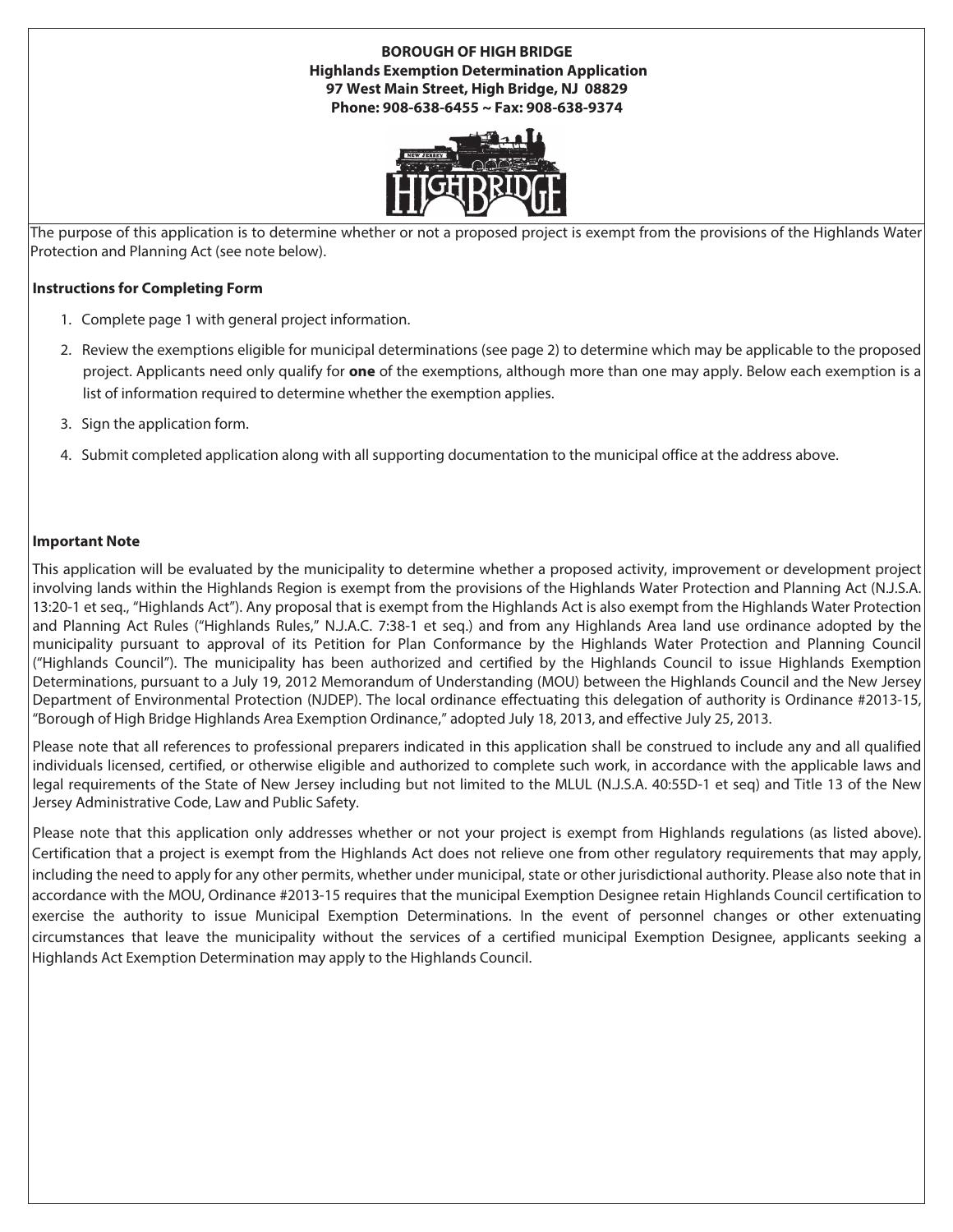|                                                                                | <b>BOROUGH OF HIGH BRIDGE</b><br><b>Highlands Exemption Determination</b><br>97 W. Main Street, High Bridge, NJ 08829<br>Phone: 908-638-6455 ~ Fax: 908-638-9374 |                           | Receipt Stamp - Municipal Use Only |  |  |  |  |  |  |  |
|--------------------------------------------------------------------------------|------------------------------------------------------------------------------------------------------------------------------------------------------------------|---------------------------|------------------------------------|--|--|--|--|--|--|--|
| Date:                                                                          |                                                                                                                                                                  | Application #:            |                                    |  |  |  |  |  |  |  |
| <b>Applicant Name:</b>                                                         |                                                                                                                                                                  |                           |                                    |  |  |  |  |  |  |  |
| Property Information                                                           |                                                                                                                                                                  |                           |                                    |  |  |  |  |  |  |  |
| <b>Street Address:</b>                                                         |                                                                                                                                                                  |                           |                                    |  |  |  |  |  |  |  |
| Block(s) & Lot(s):                                                             |                                                                                                                                                                  |                           |                                    |  |  |  |  |  |  |  |
| Date Lot Created:                                                              | Prior to August 10, 2004                                                                                                                                         | If after August 10, 2004: |                                    |  |  |  |  |  |  |  |
| Located in:                                                                    | Planning Area                                                                                                                                                    | Preservation Area         | Planning and Preservation Area     |  |  |  |  |  |  |  |
| <b>Existing Uses:</b>                                                          |                                                                                                                                                                  |                           |                                    |  |  |  |  |  |  |  |
| <b>Property Owner Information</b>                                              |                                                                                                                                                                  |                           |                                    |  |  |  |  |  |  |  |
| Same as Applicant<br>П                                                         | <b>Owner's Name:</b>                                                                                                                                             |                           |                                    |  |  |  |  |  |  |  |
| Owner's Address:                                                               |                                                                                                                                                                  |                           |                                    |  |  |  |  |  |  |  |
|                                                                                |                                                                                                                                                                  | Applicant Information     |                                    |  |  |  |  |  |  |  |
| <b>Applicant Address:</b>                                                      |                                                                                                                                                                  |                           |                                    |  |  |  |  |  |  |  |
| Phone #:                                                                       | Fax #:                                                                                                                                                           | email:                    |                                    |  |  |  |  |  |  |  |
| Engineer, Attorney or Other Principal Contact Information                      |                                                                                                                                                                  |                           |                                    |  |  |  |  |  |  |  |
| Name:                                                                          |                                                                                                                                                                  |                           |                                    |  |  |  |  |  |  |  |
| Address:                                                                       |                                                                                                                                                                  |                           |                                    |  |  |  |  |  |  |  |
| Phone #:                                                                       | Fax #:                                                                                                                                                           | email:                    |                                    |  |  |  |  |  |  |  |
| Project Information                                                            |                                                                                                                                                                  |                           |                                    |  |  |  |  |  |  |  |
| <b>Brief Project</b><br>Description<br>(Attach<br>Additional as<br>Necessary): |                                                                                                                                                                  |                           |                                    |  |  |  |  |  |  |  |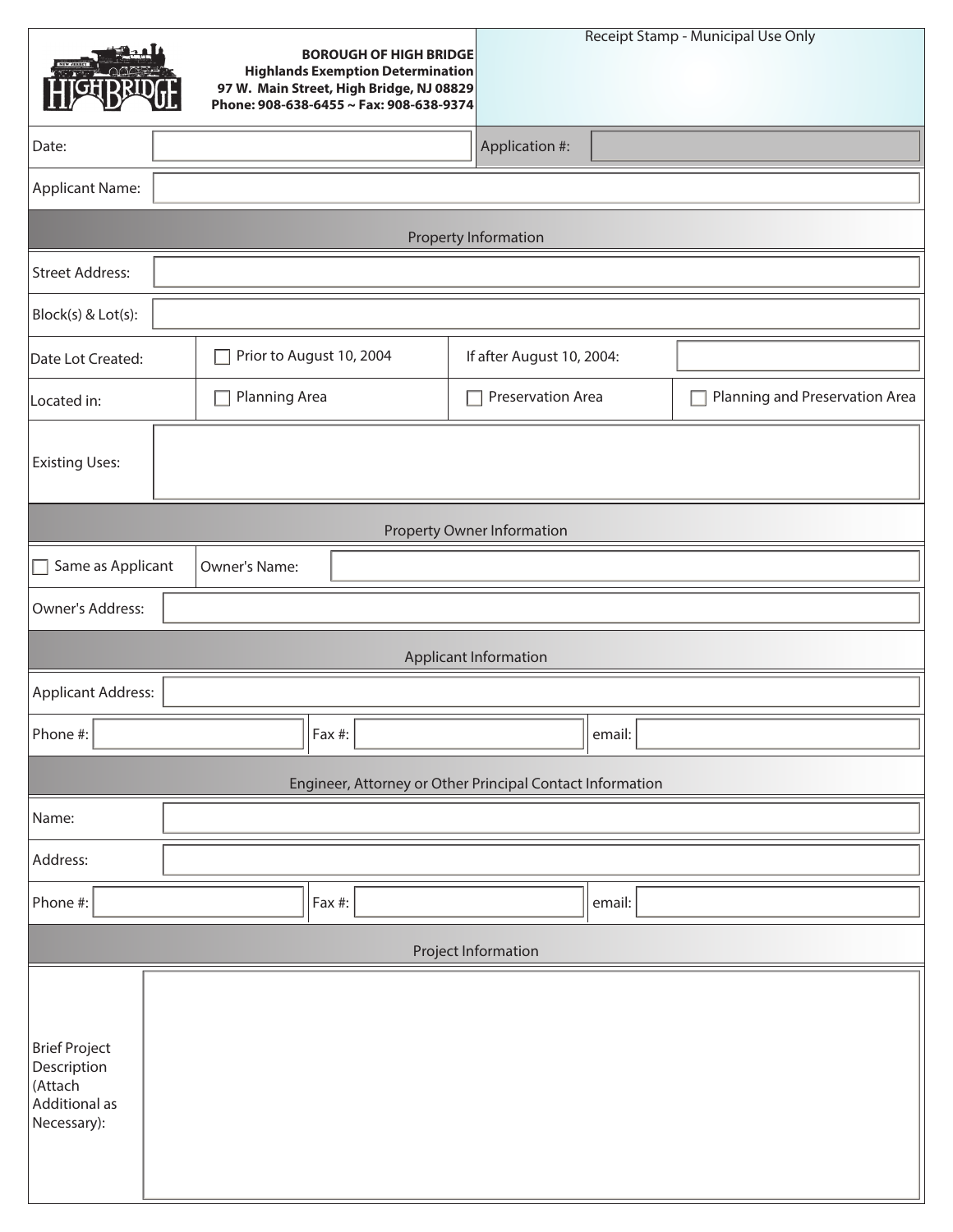A. Exemption 4: For the reconstruction of any building or structure for any reason within 125% of the footprint of the lawfully existing impervious surfaces\* on the site, provided that the reconstruction does not increase the lawfully existing impervious surface by 1/4 acre or more. \*The date of lawfully existing impervious surface is 6/23/2011 in the Planning Area.

 A parcel plan certified by a qualified Licensed New Jersey Professional showing all existing property improvements, including all structures, grading, clearing, impervious surfaces and limits of disturbance, existing on the site as of 6/23/2011 for the Planning Area; and all proposed development including all structures, impervious surfaces, clearing limits, and limits of disturbance, including grading. Also include supporting calculated values for existing and proposed impervious surfaces for the project/activity.

 A copy of any official documentation indicating the original date of construction of the existing buildings and/or structures, or otherwise establishing the lawfulness of their existence, inclusive of that of existing impervious surfaces.

B. Exemption 6: For any improvement, for non-residential purposes, to a place of worship owned by a non-profit entity, society or association, or association organized primarily for religious purposes, or a public or private school, or a hospital, in existence on August 10, 2004, including, but not limited to new structures, an addition to an existing building or structure, a site improvement, or a sanitary facility

 A copy of any official documentation indicating that the place of worship, public or private school or hospital was in existence on August 10, 2004.

For improvements to a place of worship, documentation showing that the entity, society or association, or association organized primarily for religious purposes has non profit status.

A site plan plan certified by a qualified Licensed New Jersey Professional showing all existing property improvements, including all structures, grading, clearing, impervious surface and limits of disturbance, existing on the site on August 10, 2004; and all proposed development including all structures, impervious surfaces, clearing limits, and limits of disturbance, including grading.

C. Exemption 7: For any activity conducted by a landowner in accordance with an approved woodland management plan issued pursuant to Section 3 of the Farmland Assessment Act, N.J.S.A. 54:4- 23.3 or the normal harvesting of forest products in accordance with a forest management plan approved by the State Forester

A brief description of the total area of woodlands that is the subject of the approved woodland management plan and indication of the length of time that the area has been in woodland management (may be submitted in this form).

A brief description of the activities for which the exemption is claimed (may be submitted in this form).

For a private landowner with an approved woodlot management plan:

A copy of the applicant's tax bill showing that the site has farmland assessment tax status under the New Jersey Farmland Assessment Act, N.J.S.A. 54:4-23.1 et seq. if applicable.

A copy of the approved woodland management plan.

For a forest management plan approved by the State Forester:

A copy of the forest management plan approved by the State Forester.

D. Exemption 8: For the construction or extension of trails with non-impervious surfaces on publicly owned lands or on privately owned lands where a conservation or recreational use easement has been established.

A site plan certified by the appropriate qualified Licensed New Jersey Professional showing the proposed trail construction with details including the location and width of existing and proposed trails and those off-site trails to which they connect, if any.

A written description of the non-impervious materials to be used.

For privately owned property, a copy of a deed for the property, including the language establishing the conservation or recreational use easement on the property.

I, the undersigned, hereby certify that the information given herein is correct to the best of my knowledge.

Applicant Signature:  $\begin{array}{|c|c|c|c|c|c|}\n\hline\n\end{array}$ 

I, the undersigned, hereby grant permission for the submission of this application for the property reference herein.

Owner Signature:  $\qquad \qquad$  Date: